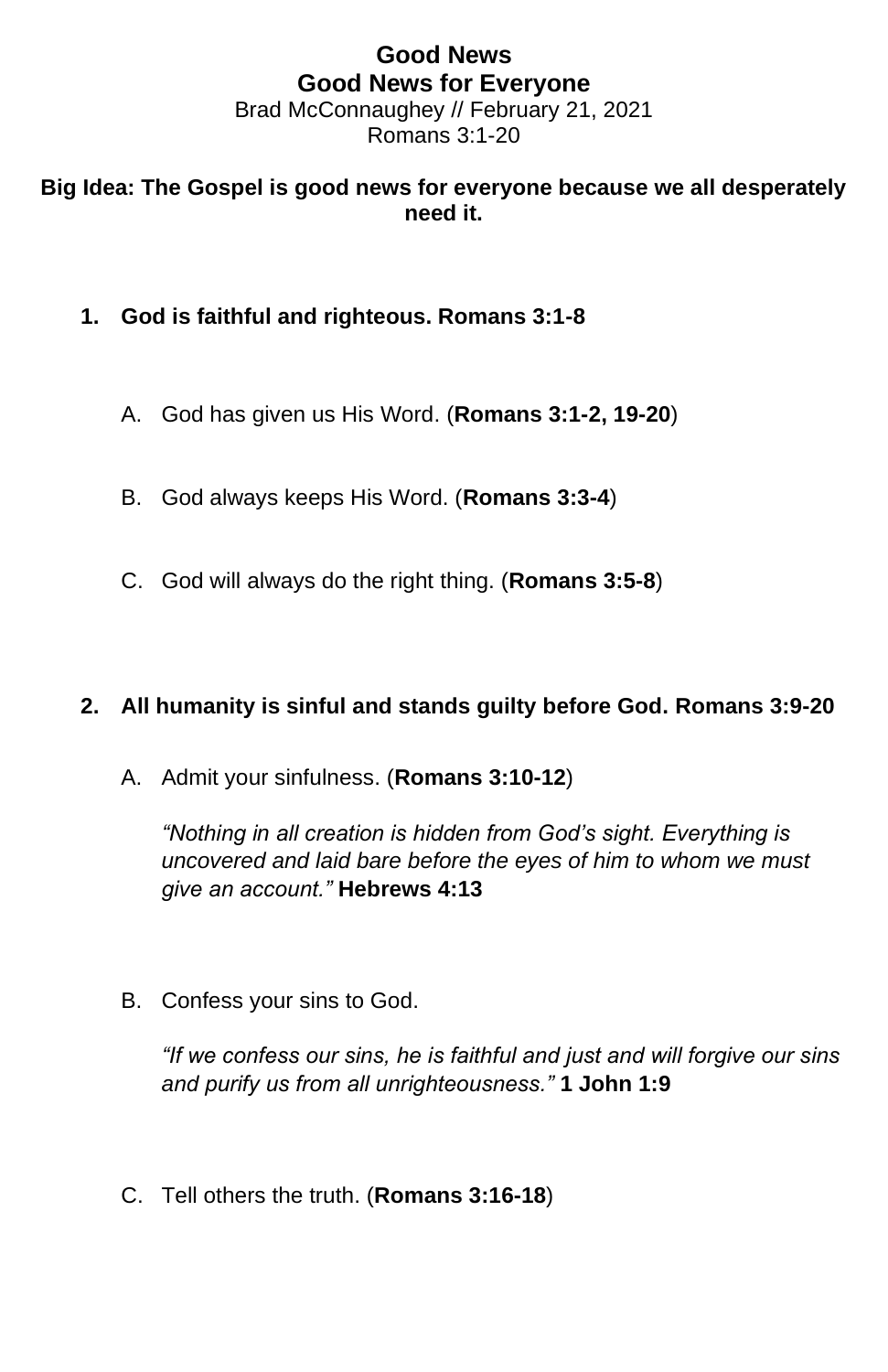## **3. God graciously grants us His righteousness through faith in Jesus. Romans 3:22**

*"This righteousness from God comes through faith in Jesus Christ to all who believe."* **Romans 3:22**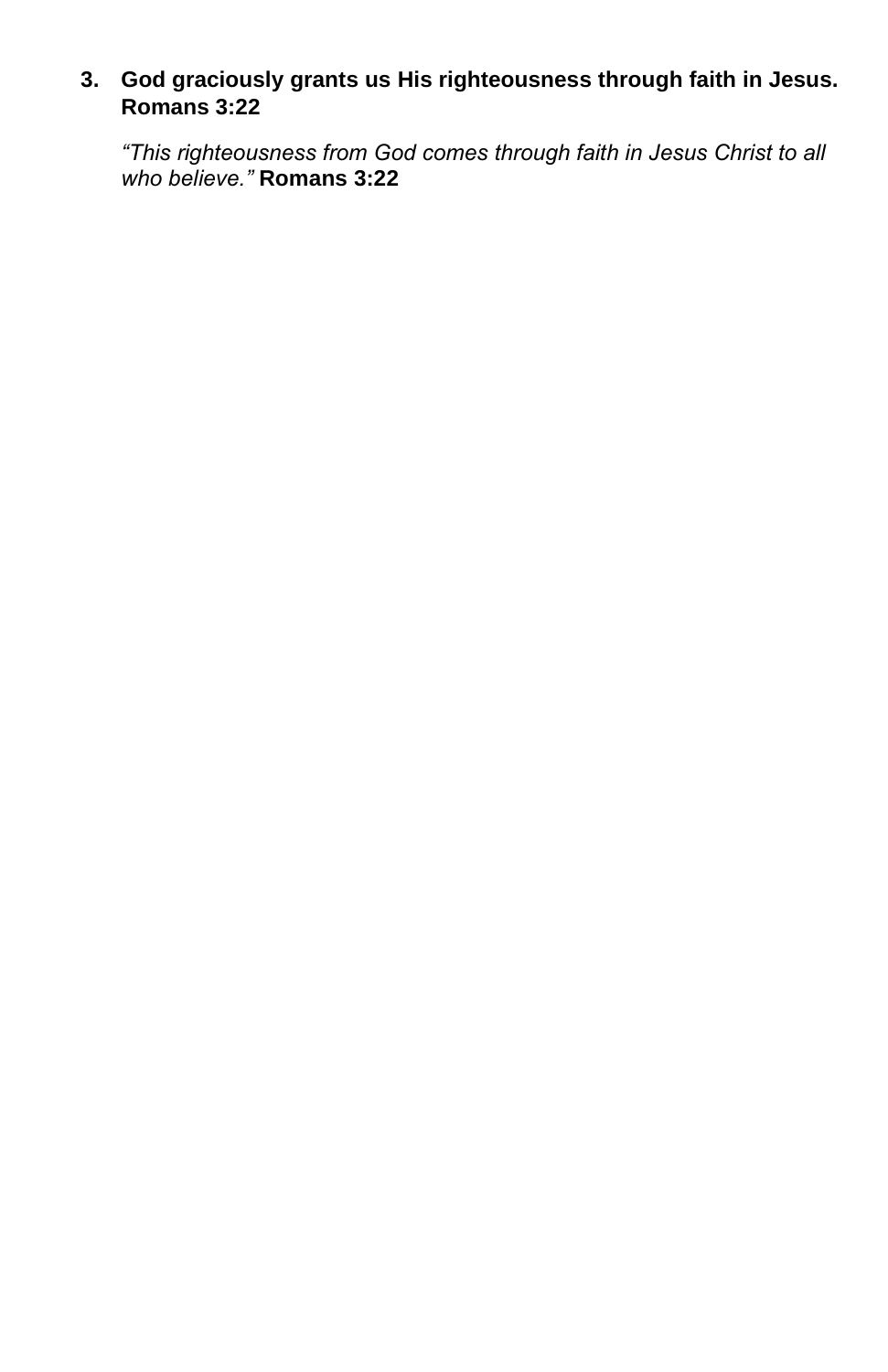We're in a series in the book of Romans called Good News where we are studying the many ways that the gospel is good news for everyone. This week, our passage is **Romans 3:1-20**, and we learn that the gospel is good news for everyone because we all desperately need it.

Use these questions to discuss the message from Sunday, focusing on how you can **grow** as an everyday follower of Jesus and how you can **go** accomplish what Jesus calls you to do.

1. What is one thing God has taught you so far in our Good News series in Romans?

2. Have someone read **Romans 3:1-2**. What advantage is there in having God's laws if no one is made righteous through the law?